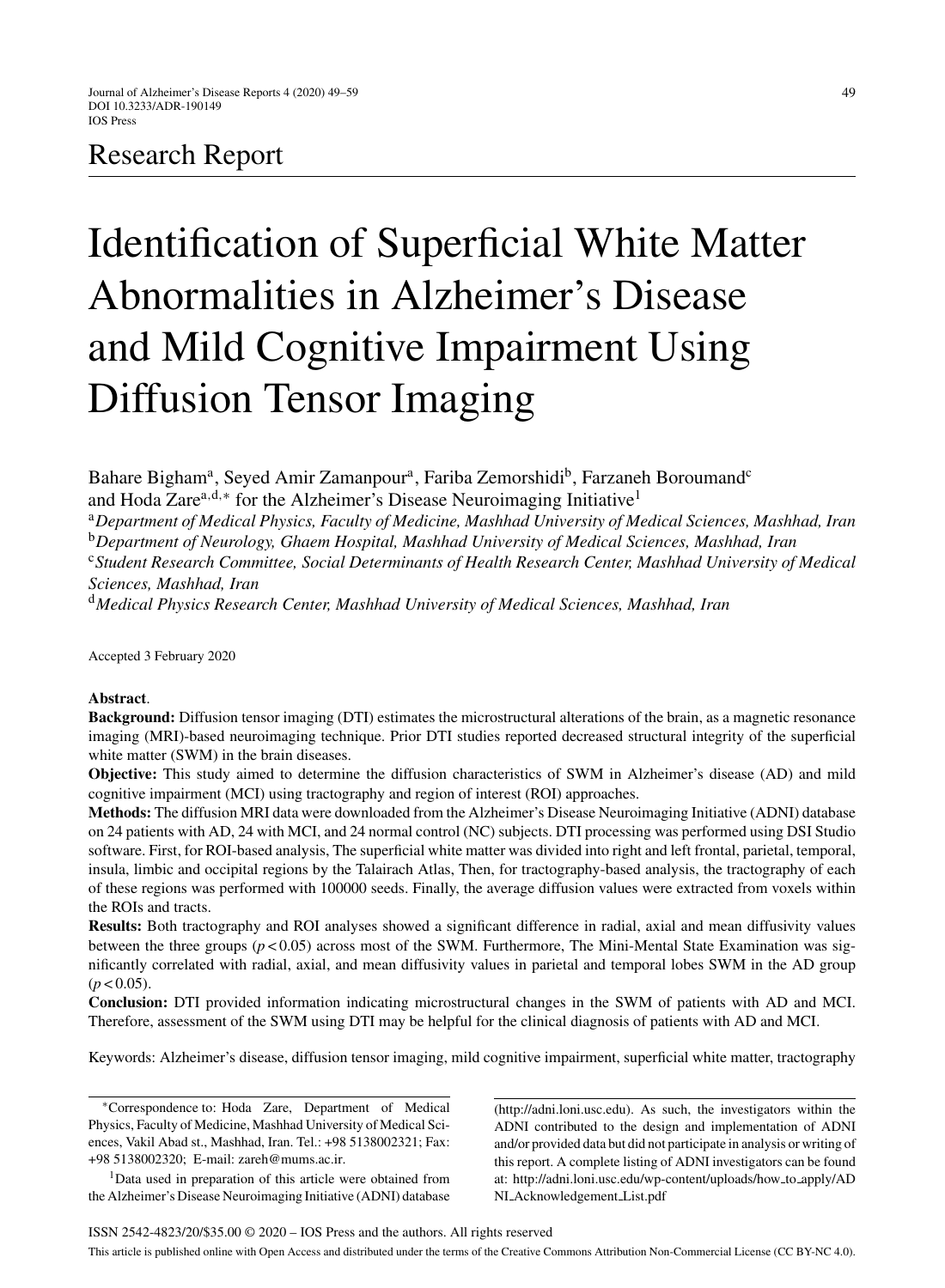# **INTRODUCTION**

Diffusion tensor imaging (DTI) has been used in recent years as a strong and non-invasive neuroimaging technique, which can provide useful information for detecting damage to white matter in neurodegenerative diseases by measuring the diffusion properties of water molecules [1, 2]. Four important quantitative measures of DTI are axial diffusivity (AxD), radial diffusivity (RD), mean diffusivity (MD), and fractional anisotropy (FA). FA describes the degree of anisotropy of water diffusion. MD is the average rate of diffusion along all directions and is typically increased with damage to myelin sheaths. AD is diffusion parallel to axons, while radial diffusivity (RD) reflects the two vectors of diffusion perpendicular to the axon [3].

DTI tractography is a potential 3D tool for detecting white matter pathology and evaluating the microstructural integrity of white matter fiber bundles using information collected by DTI [4] that was developed by Mori et al. [5]. DTI and fiber tractography may be used in the diagnosis of Alzheimer's disease (AD) and mild cognitive impairment (MCI).

AD is the most prevalent form of dementia in the elderly population that caused by the presence of amyloid- $\beta$  (A $\beta$ ) plaque and hyperphosphorylated tau protein as neurofibrillary tangles in the brain and finally cause neuronal death and damage to the brain tissue [6].

MCI is a type of cognitive decline characterized by significant memory loss without functional impairments. Individuals with MCI do not fulfill the clinical criteria for dementia but they have a high risk for progression to dementia. This fact shows that the detection of MCI is important [7, 8]. It is believed that differential diagnosis of between normal subject and MCI and between MCI and AD are difficult and very important, and clinical neuroimaging techniques can be used to make these distinctions [9].

AD and MCI affect certain regions of the brain. Therefore, the atlas-based method for the study of white matter integrity invariant regions of interest (ROI) has been widely used [10]. Superficial white matter (SWM) is one of the regions that may play an important role in the diagnosis of AD [11, 12] and MCI.

SWM is located between gray matter and deep white matter and mainly consists of short-range association fibers (such as U-shaped fibers which connect neighboring gyri). The cellular and structural arrangement of the SWM differs from the deep white

matter. For example, according to the retrogenesis model, fibers that myelinate later in development are the first to be affected by damage [13, 14]. The SWM, unlike the deep white matter, is comprised of latemyelinating fibers. Therefore, they are vulnerable to neurodegenerative processes. Furthermore, oligodendrocytes that produce the myelin sheath insulating neuronal axons tend to myelinate with fewer wraps in the SWM than the deep white matter. Accordingly, SWM axons are more sensitive to impairments [11].

Recent studies showed decreased structural integrity and high sensitivity of SWM in multiple sclerosis [15], autism [16], schizophrenia [17, 18], Huntington's disease [19], AD [11, 12], and cognitive decline in aging [20, 21]. According to our knowledge, no studies have assessed DTI values in this region in MCI.

There are many different methods for analyzing DTI data with their own advantages and restrictions. As different information and results are provided by different methods, performing more than one type of analysis is often valuable to earn insight into the results of each method [22]. Methods used in recent studies include Tract-Based-Spatial-Statistics (TBSS) [23], connectivity analysis [24–27], voxelbased and ROI analyses [28], tractography analysis [18, 21], and other methods. In the present study, we performed ROI and tractography approaches of the SWM region.

The purpose of the present study was the detection of SWM microstructural changes in AD and MCI using DTI through the region of interest and tractography techniques.

# **MATERIALS AND METHODS**

# *Clinical data and demographics*

Data used in the preparation of this article were obtained from the ADNI database [\(http://adni.loni.usc.edu\)](http://adni.loni.usc.edu). The ADNI was launched in 2003 as a public-private partnership, led by Principal Investigator Michael W. Weiner, MD. The primary goal of ADNI has been to test whether serial MRI, positron emission tomography, other biological markers, and clinical and neuropsychological assessment can be combined to measure the progression of MCI and early AD. For up-to-date information, see <http://www.adni-info.org>.

The diffusion MRI, clinical, and neuropsychological data of subjects were downloaded from the ADNI database. Subjects including AD (*n* = 24), MCI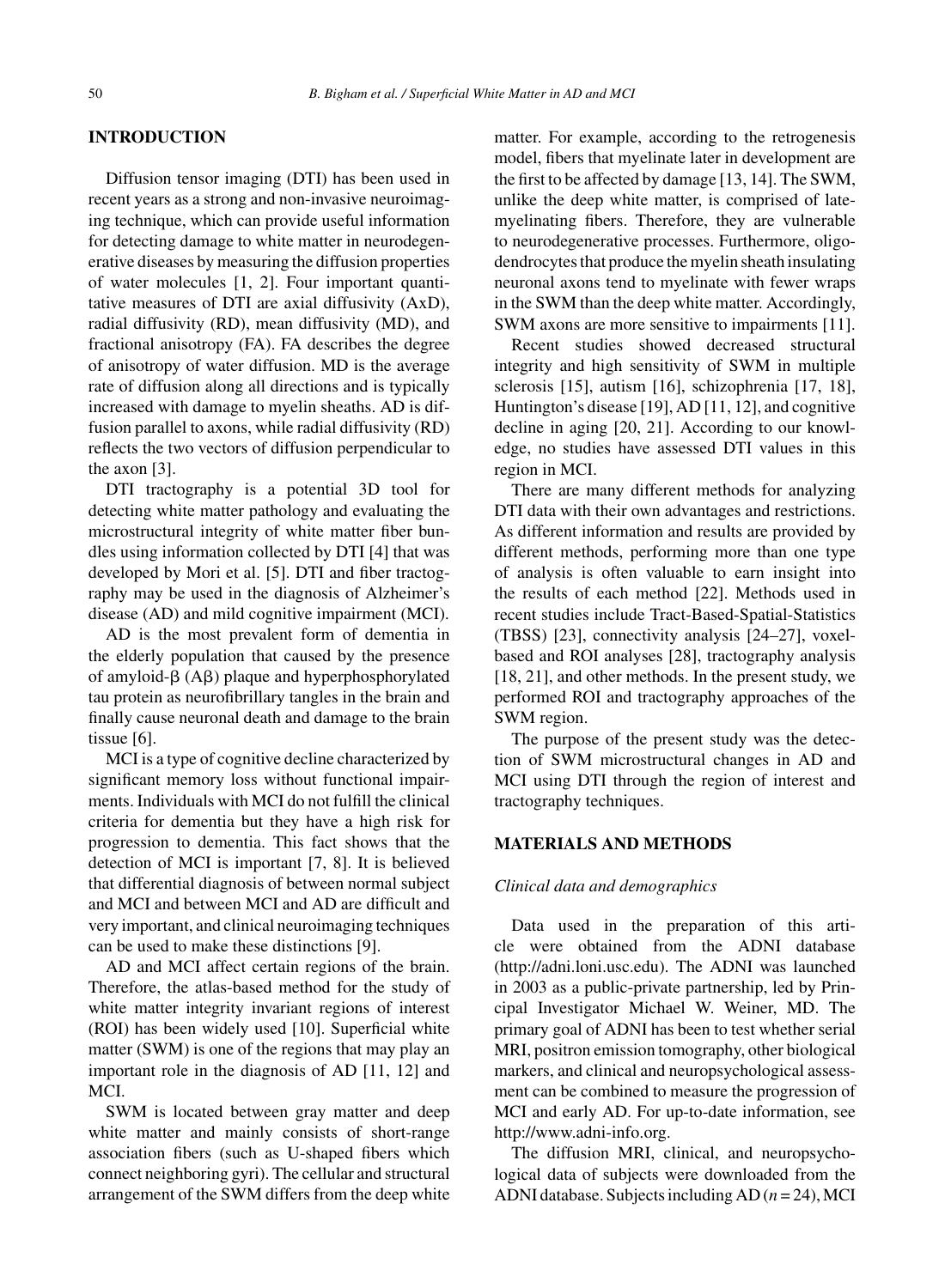|                 | Demographics and clinical scores for the participants |                             |                            |         |  |
|-----------------|-------------------------------------------------------|-----------------------------|----------------------------|---------|--|
|                 | $NC (n = 24)$<br>Mean $(SD)$                          | MCI $(n=24)$<br>Mean $(SD)$ | $AD (n=24)$<br>Mean $(SD)$ | p       |  |
| Age             | 75.3(8.3)                                             | 76 (8.6)                    | 76.4(8.2)                  | 0.89    |  |
| <b>Sex</b>      | 11 M/13 F                                             | 12 M/12 F                   | 16 M/8 F                   | 0.3     |  |
| Global CDR      | 0.021(0.1)                                            | 0.58(0.19)                  | 1.1(0.116)                 | < 0.001 |  |
| FAO Total Score | 0.08(0.4)                                             | 4.9(6.9)                    | 19.7(6.2)                  | < 0.001 |  |
| MMSE            | 29(1.2)                                               | 26.72                       | 20.1(4.9)                  | < 0.001 |  |

Table 1 Demographics and clinical scores for the participants

CDR, Clinical Dementia Rating; FAQ, Functional Activities Questionnaire; MMSE, Mini-Mental State Examination; NC, normal controls; MCI, mild cognitive impairment; AD, Alzheimer's disease; M, male; F, female. *p* < 0.05 was considered statistically significant and bold font indicates statistical significance.

 $(n=24)$ , and control  $(n=24)$  groups were obtained from ADNI2 project (Table 1).

# *Statement of ethics*

The study was reviewed and approved by the Ethical Committee of Mashhad University of Medical Sciences (Ethical number: IR.MUMS.MEDICAL.REC.1397.320).

#### *MRI and DTI scanning*

The diffusion MRI data originated from ADNI2 project with the following parameters: Axial diffusion-weighted image data were acquired with an echo-planar imaging sequence. Scan parameters were: Manufacturer = GE MEDICAL SYSTEMS; field strength =  $3.0T$ ; Pulse Sequence = EP/SE flip angle =  $90^\circ$ ; *b* = 1000 s/mm<sup>2</sup>; gradient directions = 41; pixel size =  $1.36 \times 1.36$  mm<sup>2</sup>; repetition time  $(TR) = 9050$  ms; echo time  $(TE) = 62.8$  ms; slice thickness =  $2.7$  mm; Matrix  $X = 256.0$  pixels; Matrix *Y* = 256.0 pixels; Matrix *Z* = 2714.0.

# *DTI processing*

#### *Preprocessing and reconstruction steps*

The diffusion MRI data were preprocessed using DSI-Studio software (developed by Fang-Cheng Yeh from the Advanced Biomedical MRI Lab, National Taiwan University Hospital, Taiwan, Supported by Fiber Tractography Lab, University of Pittsburgh, and made available at http://dsistudio.labsolver.org/Download/). For skull stripping and filtering the background region, we used the masks provided by DSI-Studio. Prior to DTI parameter measurement, head motion and eddy current effects were corrected using the DSI-Studio toolbox. DSI Studio (<http://dsi-studio.labsolver.org>) supports several reconstruction methods and categorizes them into model-based and model-free methods.



Fig. 1. Three-plane view of whole brain Superficial White Matter Mask which was obtained from the similar study [18, 21] in Montreal Neurological Institute space.

Model-based methods suppose a specific diffusion distribution pattern [29]. In the present study, the DTI reconstruction approach performed as a modelbased method and tensor calculation carried out by the linear equation system using least square fitting which can be a very effective and very fast tool in data analysis [30].

Next, the average DTI values were extracted from voxels within the ROIs and tracts.

# *ROI approach*

We used Superficial White Matter Mask which was obtained from a similar study [18, 21] in Montreal Neurological Institute (MNI) space (Fig. 1). Based on the Terminologia Anatomica 1998 [31] and Terminologia Neuroanatomical 2017 (FIPAT, Terminologia Neuroanatomica, FIPAT.library.dal.ca. Federative International Programme for Anatomical Terminology, February 2017) that divided cerebrum into 6 lobes, including frontal, parietal, temporal, occipital, limbic, and insular lobes. We divided these [areas into right and lef](http://dsi-studio.labsolver.org/Download/)t hemispheres for a more detailed review by the Talairach Atlas [32] (Fig. 2). In total, 12 SWM regions and average DTI values were calculated for each region.

#### *Tractography approach*

FA index was used to determine the fiber tracking threshold and Otsu's method was used to set the anisotropy (FA) threshold to stop the fiber tracking. In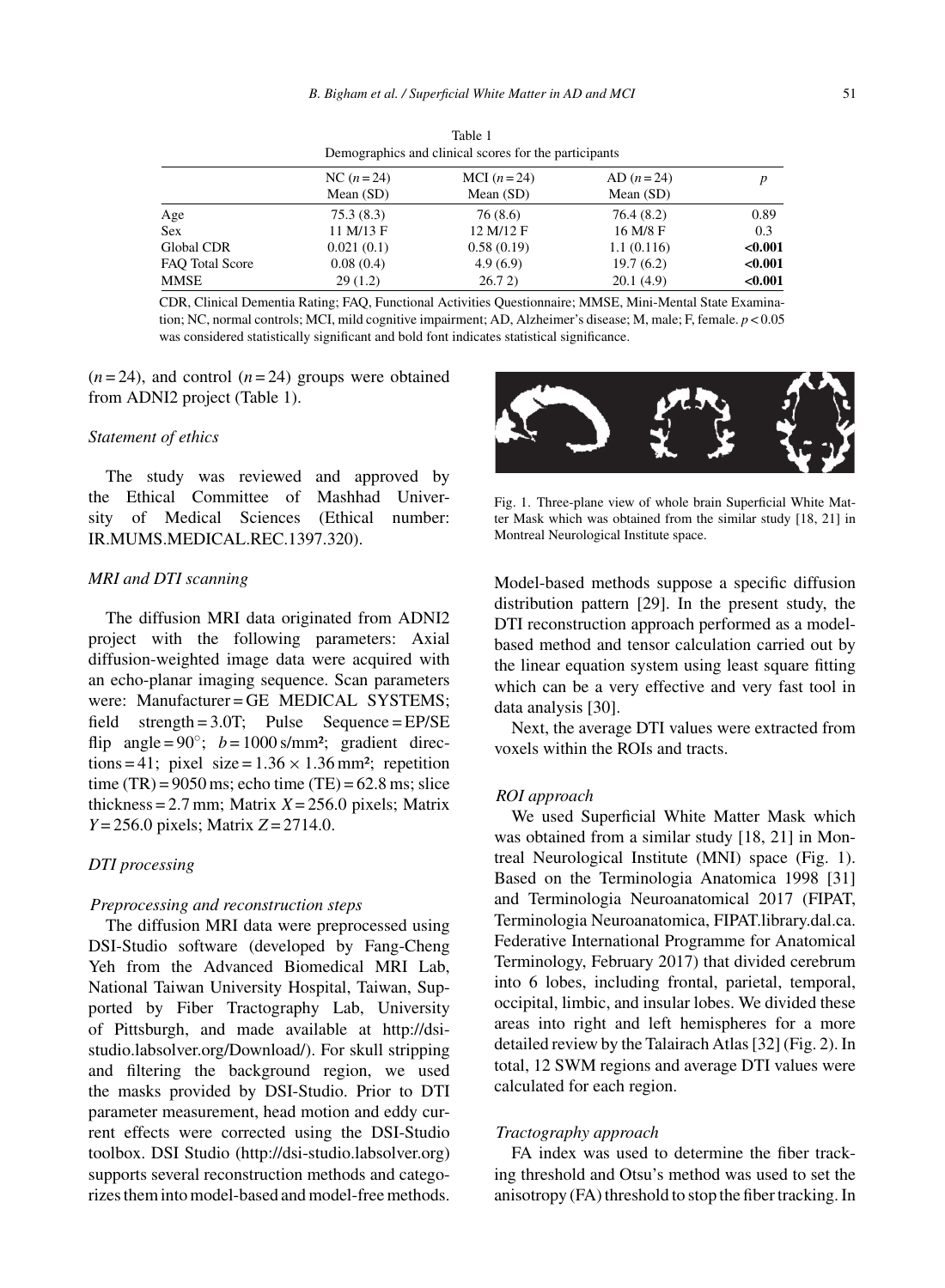

Fig. 2. Overview of the division of the SWM of the brain into the frontal (pink), insula (green), limbic (yellow), parietal (blue), temporal (orange), occipital (Purple) lobes. a) 3D sagittal view b) 3D Axial View.

other words, tracking was terminated if the anisotropy of the next step fell below the defined threshold. Then the tractography of each SWM region was performed with 100000 seeds was randomly generated at subvoxel positions and the seeds were placed across all SWM regions, step size of 0 (0.5 voxel to 1.5 voxel distance) and smoothing of 1. The tracking from the primary fiber of a seeding point was set to streamline (Euler), and the direction interpolation was set to trilinear. Fibers length range was set between 30 to 300 mm.



Fig. 3. Example of SWM fibers pathways which generated by tractography of total SWM regions in standard MNI-ICBM152 template. Fibers pathways were recognized automatically according to an atlas-based tractography segmentation. (After performing the tractography of SWM regions, regions have been removed to better fibers pathways appear.)

In order to obtain the exact fiber pathway of the region, The SWM mask was selected as ROI and the other areas of the brain defined as ROA (region of avoidance). Finally, with this method, fiber tracking restricted in the SWM mask (i.e., U-fibers and intraregional fibers) and all passing fibers through the exclusion region (ROA) mask were deleted. Examples of total SWM tracts are shown in Figure 3. The average of the DTI measure, e.g., FA, is calculated from all voxels that are part of the delineated tract

#### *Statistical analysis*

We conducted between-group comparisons of demographic variables and neuropsychological scores using One-way analysis of variance (ANOVA) statistics for continuous variables (age and cognitive scores) and chi-squared tests for the qualitative variable (gender). After calculating the DTI values (FA, MD, RD, and AxD) per ROIs and along the extracted tracts as the response variables (dependent variables) in all three groups (independent variables), the normality of this data was assessed using the Kolmogorov-Smirnov test. Then for those variables in which normality assumption was satisfied, ANOVA with the *post hoc* multiple comparison (Bonferroni) test was used. In other words, ANOVA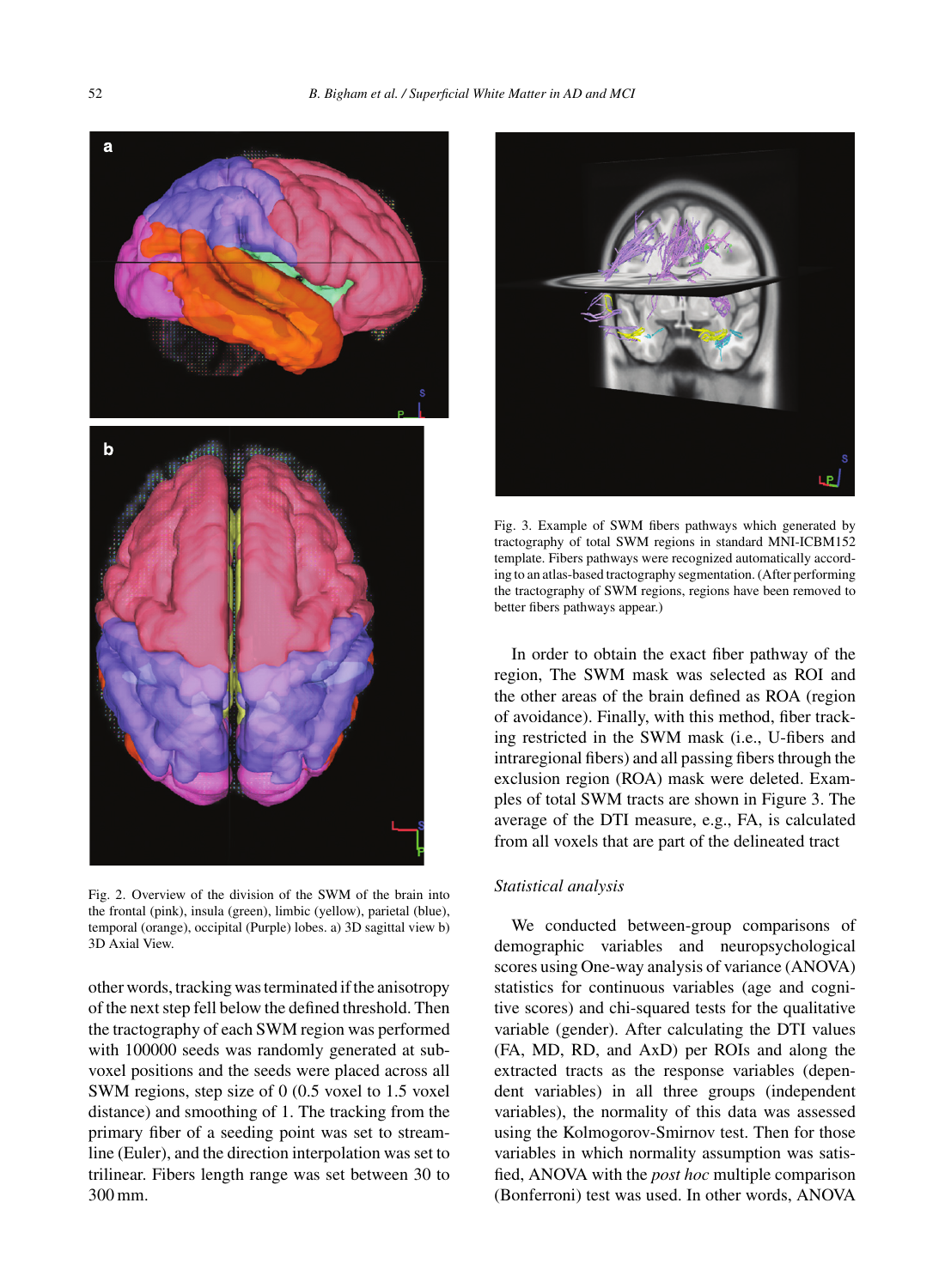was first used to compare the means of the normal variables in the three groups. Subsequently, the pairwise *post-hoc* multiple comparison (Bonferroni) test was used to determine which of the two groups were significantly different in each value. The nonparametric method (Kruskal Wallis test) was used for non-normality values. Finally, spearman's correlation coefficients were performed between the Mini-Mental State Examination (MMSE) scores and DTI indices of SWM ROIs. *p*-value <0.05 was considered statistically significant and all statistical analyses were performed using SPSS 24.0 software (SPSS Inc., Chicago, IL).

# **RESULTS**

# *Subject demographics and clinical data*

Demographics and clinical scores of participants are shown in Table 1. Age and sex as the confounding variables (nuisance variables) were not significantly different between the normal controls (NC), MCI, and AD groups. MMSE, Functional Activities Questionnaire (FAQ) Total, and Global Clinical Dementia Rating (CDR) scores were significantly different between the three groups (MMSE scores: CN group versus MCI Group,  $p = 0.036$ ; MCI group versus AD group, *p* < 0.001; NC group versus AD group, *p* < 0.001; FAQ Total scores: CN group versus MCI Group,  $p = 0.007$ ; MCI group versus AD group, *p* < 0.001; NC group versus AD group, *p* < 0.001; Global CDR scores: CN group versus MCI Group,  $p < 0.001$ ; MCI group versus AD group,  $p < 0.001$ ; NC group versus AD group, *p* < 0.001).

#### *ROI analysis*

ANOVA demonstrated a significant difference in AxD, MD, and RD values in many regions between the three groups ( $p < 0.05$ ). In contrast, the FA was not significantly different between the groups in none of the regions (Table 2).

# *Group comparison between MCI and Control*

None of the DTI measures of SWM regions was significantly different between MCI and control groups.

#### *Group comparison between MCI and AD*

We found a significant increase in AxD values of the left limbic  $(p=0.023)$ , left and right temporal  $(p<0.001, p=0.001)$  in the AD group compared to MCI. MD and RD values had a significant increase in the left and right temporal (MD:  $p < 0.001$ ,  $p = 0.001$ and RD:  $p = 0.001$ ,  $p = 0.001$ ) in the AD group. In addition to the temporal lobe, MD value showed a significant difference in the left limbic  $(p = 0.043)$ .

# *Group comparison between control and AD*

Compared with control, AD subjects showed significant increases in AxD value of the left and right limbic (*p* < 0.001), insula (*p* = 0.028, *p* = 0.008), and temporal  $(p < 0.001)$  regions and MD value of the left and right limbic  $(p < 0.001, p = 0.001)$ , temporal ( $p < 0.001$ ), insula ( $p = 0.032$ ,  $p = 0.001$ ), right frontal ( $p = 0.02$ ), and parietal ( $p = 0.047$ ) regions and RD value of the left limbic  $(p=0.003)$ , temporal  $(p<0.001)$ , right insula  $(p=0.029)$ , and right limbic  $(p = 0.003)$  regions.

# *Tractography analysis*

AxD, RD, MD, and FA values extracted from SWM tracts and these parameters were significantly different between the three groups (Table 3).

#### *Group comparison between MCI and Control*

MD values had a significant increase in the right parietal SWM tracts only  $(p=0.03)$  in the MCI group compared to the CN group and no significant difference was found in other regions and DTI measures.

#### *Group comparison between MCI and AD*

MD values had a significant increase in the left limbic ( $p = 0.048$ ) and left temporal ( $p = 0.024$ ) SWM tracts in the AD group.

#### *Group comparison between control and AD*

We found a significant increase in AxD value for the entire SWM region fibers except for the right frontal lobe fibers  $(p=0.11)$  in the AD group.

MD value tracts in most regions of the brain included left and right limbic  $(p=0.001, p=0.005)$ , left and right temporal  $(p < 0.001)$ , left and right occipital ( $p = 0.008$ ,  $p = 0.013$ ), left and right parietal ( $p = 0.04$ ,  $p = 0.032$ ), and left insula ( $p = 0.002$ ) showed significant increases in the AD group compared to the CN group.

Also, RD value had significant increase in tracts of the left and right limbic  $(p=0.004, p=0.012)$ , left and right temporal ( $p < 0.001$ ,  $p = 0.01$ ), left and right occipital  $(p=0.004, p=0.033)$ , and left insula  $(p=0.01)$  in the AD group.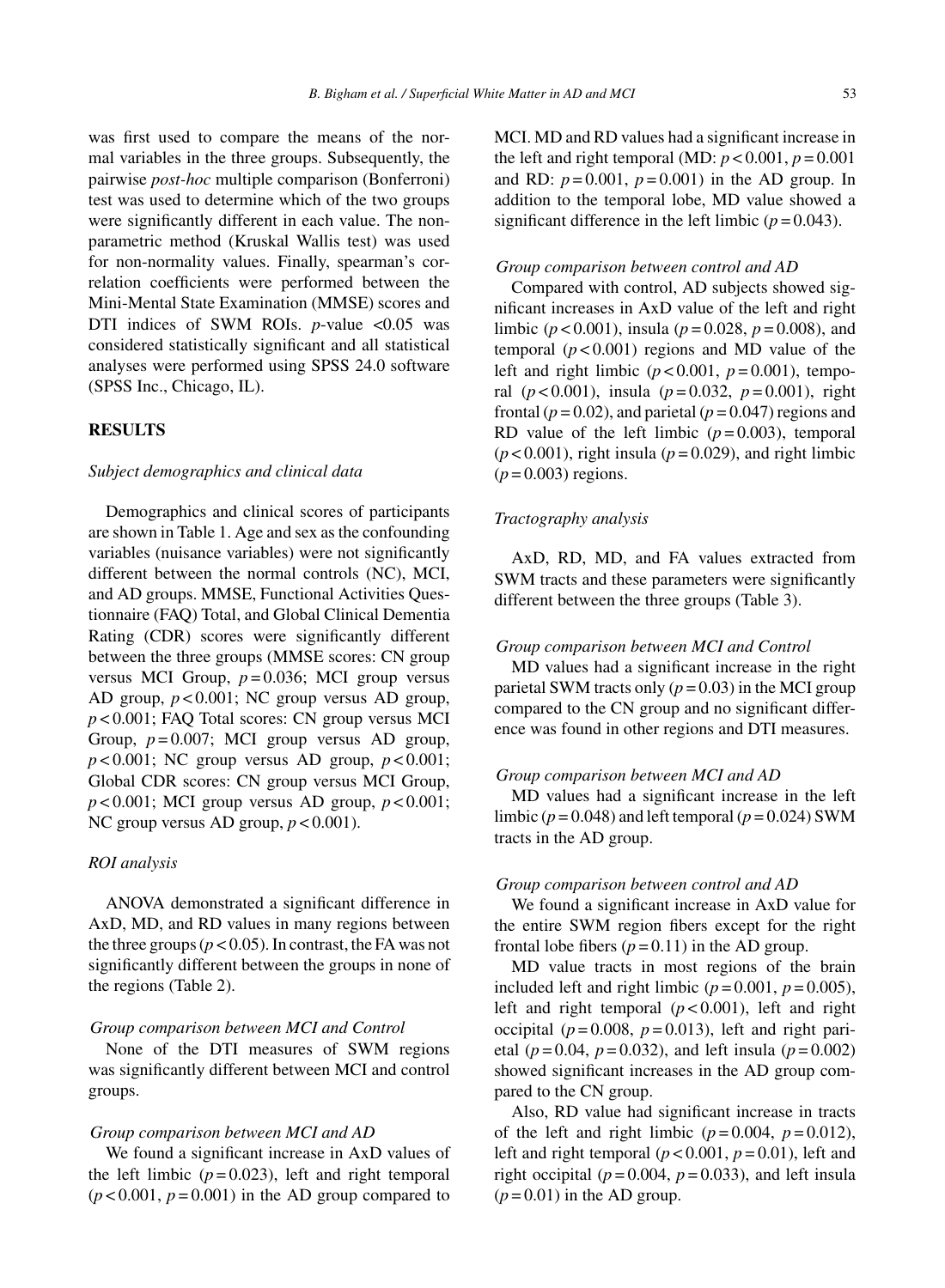|                             | <b>CN</b>      | MCI            | AD         | $\boldsymbol{p}$ |
|-----------------------------|----------------|----------------|------------|------------------|
|                             | Mean $(SD)$    | Mean (SD)      | Mean (SD)  |                  |
| <b>AxD</b>                  |                |                |            |                  |
| Left frontal                | 1.21(0.12)     | 1.24(0.08)     | 1.29(0.12) | 0.074            |
| Left insula                 | $1.21(0.17)$ * | 1.23(0.11)     | 1.31(0.11) | 0.026            |
| Left limbic                 | $1.37(0.21)$ * | $1.52(0.33)*$  | 1.75(0.32) | $0.001$          |
| Left occipital              | 1.21(0.16)     | 1.26(0.16)     | 1.33(0.19) | 0.057            |
| Left parietal               | 1.25(0.18)     | 1.26(0.11)     | 1.26(0.11) | 0.054            |
| Left temporal               | $1.27(0.14)$ * | $1.35(0.17)$ * | 1.35(0.17) | < 0.001          |
| Right frontal               | 1.22(0.12)     | 1.26(0.09)     | 1.26(0.09) | 0.051            |
| Right insula                | $1.26(0.21)$ * | 1.31(0.15)     | 1.31(0.15) | 0.007            |
| Right limbic                | $1.33(0.19)*$  | 1.48(0.35)     | 1.48(0.35) | 0.001            |
| Right occipital             | 1.19(0.14)     | 1.19(0.11)     | 1.19(0.11) | 0.19             |
| Right parietal              | 1.27(0.19)     | 1.28(0.13)     | 1.28(0.13) | 0.072            |
| Right temporal              | $1.24(0.16)*$  | $1.31(0.18)$ * | 1.31(0.18) | < 0.001          |
| MD                          |                |                |            |                  |
| Left frontal                | 0.96(0.11)     | 0.98(0.07)     | 1.03(0.11) | 0.085            |
| Left insula                 | $0.92(0.11)*$  | 0.94(0.08)     | 0.97(0.08) | 0.038            |
| Left limbic                 | $1.04(0.16)*$  | $1.19(0.31)*$  | 1.36(0.29) | $0.001$          |
| Left occipital              | $0.96(0.13)*$  | 1.01(0.14)     | 1.09(0.17) | 0.013            |
| Left parietal               | 0.99(0.16)     | 1.01(0.09)     | 1.08(0.14) | 0.061            |
| Left temporal               | $0.98(0.11)*$  | $1.06(0.14)$ * | 1.29(0.18) | $0.001$          |
| Right frontal               | $0.95(0.11)*$  | 1.01(0.07)     | 1.03(0.11) | 0.024            |
| Right insula                | $0.97(0.14)$ * | 1.02(0.12)     | 1.12(0.16) | 0.002            |
| Right limbic                | $1.01(0.15)*$  | 1.15(0.33)     | 1.31(0.29) | 0.001            |
| Right occipital             | 0.95(0.12)     | 0.96(0.09)     |            | 0.018            |
|                             | $0.99(0.18)$ * |                | 1.02(0.12) | 0.043            |
| Right parietal              |                | 1.02(0.11)     | 1.11(0.14) | < 0.001          |
| Right temporal<br><b>RD</b> | $0.96(0.14)$ * | $1.03(0.15)*$  | 1.23(0.22) |                  |
| Left frontal                | 0.84(0.11)     | 0.86(0.11)     | 0.89(0.11) | 0.11             |
| Left insula                 | 0.81(0.11)     | 0.79(0.11)     | 0.81(0.08) | 0.97             |
| Left limbic                 | $0.91(0.16)$ * | 1.02(0.16)     | 1.17(0.08) | 0.003            |
| Left occipital              | 0.87(0.14)     | 0.86(0.13)     | 0.97(0.16) | 0.051            |
| Left parietal               | 0.88(0.15)     | 0.87(0.16)     | 0.94(0.13) | 0.13             |
| Left temporal               | $0.86(0.11)*$  | $0.92(0.11)*$  | 1.13(0.17) | < 0.001          |
| Right frontal               | 0.84(0.11)     | 0.87(0.11)     | 0.91(0.09) | 0.074            |
| Right insula                | $0.85(0.14)$ * | 0.88(0.14)     | 0.96(0.16) | 0.026            |
| Right limbic                | $0.86(0.14)$ * | 0.97(0.15)     | 1.12(0.29) | 0.005            |
| Right occipital             | 0.85(0.12)     | 0.85(0.12)     | 0.91(0.11) | 0.21             |
|                             |                |                |            | 0.14             |
| Right parietal              | 0.89(0.16)     | 0.89(0.18)     | 0.97(0.14) | < 0.001          |
| Right temporal<br>FA        | $0.84(0.13)*$  | $0.89(0.14)$ * | 1.08(0.21) |                  |
| Left frontal                | 0.27(0.02)     | 0.27(0.01)     | 0.27(0.02) | 0.76             |
| Left insula                 |                |                |            | 0.08             |
| Left limbic                 | 0.30(0.05)     | 0.29(0.04)     | 0.30(0.05) | 0.32             |
|                             | 0.28(0.05)     | 0.27(0.05)     | 0.28(0.05) | 0.41             |
| Left occipital              | 0.24(0.02)     | 0.24(0.02)     | 0.24(0.02) |                  |
| Left parietal               | 0.26(0.02)     | 0.27(0.01)     | 0.26(0.02) | 0.57             |
| Left temporal               | 0.27(0.02)     | 0.26(0.01)     | 0.27(0.02) | 0.21             |
| Right frontal               | 0.28(0.02)     | 0.27(0.01)     | 0.28(0.02) | 0.31             |
| Right insula                | 0.28(0.03)     | 0.26(0.03)     | 0.28(0.03) | 0.26             |
| Right limbic                | 0.30(0.04)     | 0.29(0.03)     | 0.30(0.04) | 0.69             |
| Right occipital             | 0.24(0.02)     | 0.24(0.02)     | 0.24(0.02) | 0.78             |
| Right parietal              | 0.26(0.02)     | 0.26(0.01)     | 0.26(0.02) | 0.64             |
| Right temporal              | 0.27(0.02)     | 0.26(0.01)     | 0.27(0.02) | 0.09             |

Table 2 Multiple comparisons of DTI measures of ROI (dependent variables) in MCI, AD, and control groups

Multiple comparisons of DTI measures of ROI in MCI, AD, and control groups. NC, normal controls; MCI, mild cognitive impairment; AD, Alzheimer's disease; AxD, axial diffusion; MD, mean diffusion; RD, radial diffusion; FA, fractional anisotropy. *p* < 0.05 was considered statistically significant and bold font indicates statistical significance. Post-hoc multiple comparison analysis: \*statistically significant versus AD; #statistically significant versus MCI.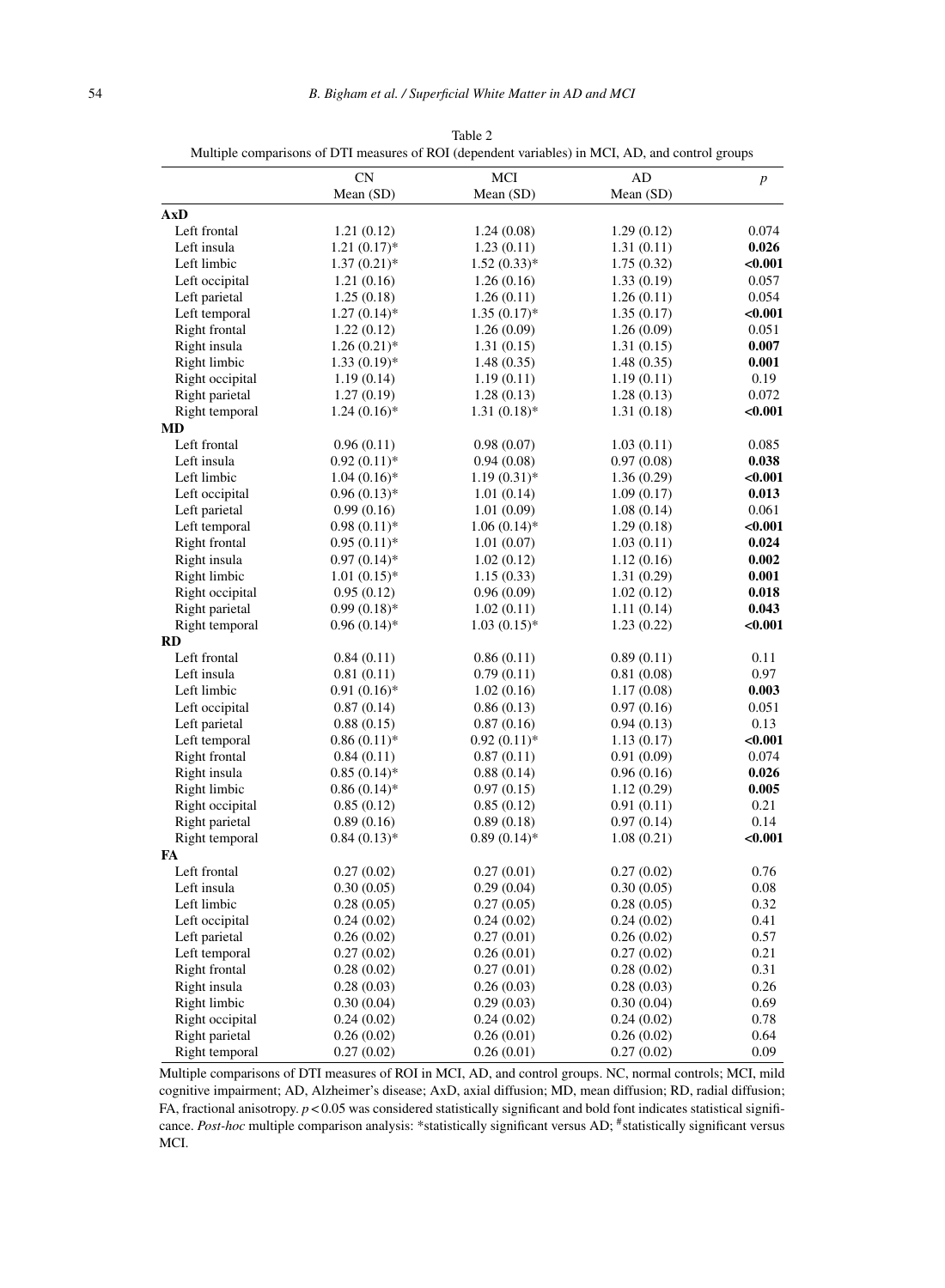# *B. Bigham et al. / Superficial White Matter in AD and MCI* 55

|                               | <b>CN</b>                | MCI                      | AD                       | $\boldsymbol{p}$ |
|-------------------------------|--------------------------|--------------------------|--------------------------|------------------|
|                               | Mean (SD)                | Mean (SD)                | Mean (SD)                |                  |
| <b>AxD</b>                    |                          |                          |                          |                  |
| Left frontal                  | 1.14(0.12)               | 1.17(0.08)               | 1.21(0.16)               | 0.11             |
| Left insula                   | $1.17(0.17)$ *           | 1.17(0.11)               | 1.28(0.16)               | 0.009            |
| Left limbic                   | $1.18(0.21)*$            | 1.24(0.33)               | 1.34(0.14)               | $0.001$          |
| Left occipital                | $1.18(0.16)*$            | 1.22(0.16)               | 1.29(0.18)               | 0.041            |
| Left parietal                 | $1.13(0.18)$ *           | 1.21(0.11)               | 1.23(0.14)               | 0.013            |
| Left temporal                 | $1.17(0.14)$ *           | 1.23(0.17)               | 1.37(0.17)               | $0.001$          |
| Right frontal                 | $1.16(0.12)*$            | 1.19(0.09)               | 1.24(0.12)               | 0.026            |
| Right insula                  | $1.15(0.21)$ *           | 1.27(0.15)               | 1.26(0.11)               | 0.007            |
| Right limbic                  | $1.18(0.19)*$            | 1.27(0.35)               | 1.32(0.12)               | 0.001            |
| Right occipital               | $1.16(0.14)$ *           | 1.22(0.11)               | 1.27(0.11)               | 0.003            |
| Right parietal                | $1.12(0.19)*$            | 1.21(0.13)               | 1.23(0.11)               | 0.006            |
| Right temporal                | $1.15(0.16)$ *           | 1.22(0.18)               | 1.29(0.11)               | < 0.001          |
| <b>MD</b>                     |                          |                          |                          |                  |
| Left frontal                  | 0.84(0.07)               | 0.86(0.06)               | 0.89(0.09)               | 0.11             |
| Left insula                   | $0.85(0.12)$ *           | 0.86(0.06)               | 0.94(0.13)               | 0.003            |
| Left limbic                   | $0.89(0.09)*$            | $0.94(0.11)*$            | 1.02(0.13)               | 0.001            |
| Left occipital                | $0.86(0.08)$ *           | 0.92(0.11)               | 0.97(0.14)               | 0.009            |
| Left parietal                 | $0.81(0.07)*$            | 0.88(0.11)               | 0.88(0.11)               | 0.019            |
| Left temporal                 | $0.86(0.06)*$            | $0.91(0.08)*$            | 1.01(0.15)               | $0.001$          |
| Right frontal                 | 0.86(0.09)               | 0.88(0.08)               | 0.92(0.11)               | 0.11             |
| Right insula                  | 0.86(0.11)               | 0.95(0.21)               | 0.93(0.11)               | 0.082            |
| Right limbic                  | $0.89(0.08)*$            | 0.95(0.12)               | 0.99(0.11)               | 0.007            |
| Right occipital               | $0.86(0.11)*$            | 0.91(0.11)               | 0.94(0.09)               | 0.016            |
| Right parietal                | $0.82(0.09)$ #           | 0.88(0.14)               | 0.88(0.08)               | 0.027            |
| Right temporal                | $0.85(0.07)$ *           | 0.92(0.11)               | 0.96(0.09)               | $0.001$          |
| <b>RD</b>                     |                          |                          |                          |                  |
| Left frontal                  | 0.69(0.07)               | 0.71(0.06)               | 0.73(0.09)               | 0.021            |
| Left insula                   | $0.69(0.12)$ *           | 0.71(0.06)               | 0.76(0.12)               | 0.012            |
| Left limbic                   | $0.75(0.09)*$            | 0.78(0.11)               | 0.85(0.13)               | 0.005            |
| Left occipital                | 0.71(0.09)               | 0.76(0.11)               | 0.81(0.13)               | 0.073            |
| Left parietal                 | 0.66(0.08)               | 0.72(0.09)               | 0.71(0.09)               | 0.067            |
| Left temporal                 | $0.71(0.07)*$            | 0.74(0.08)               | 0.83(0.14)               | $0.001$          |
| Right frontal                 | 0.71(0.09)               | 0.73(0.08)               | 0.76(0.11)               | 0.19             |
| Right insula                  | 0.71(0.11)               | 0.81(0.18)               | 0.77(0.11)               | 0.051            |
| Right limbic                  | $0.74(0.09)*$            | 0.79(0.11)               | 0.83(0.11)               | 0.015            |
| Right occipital               | $0.71(0.11)*$            | 0.76(0.11)               | 0.78(0.09)               | .034             |
| Right parietal                | 0.67(0.09)               | 0.74(0.12)               | 0.71(0.09)               | 0.002            |
| Right temporal                |                          |                          |                          |                  |
| FA                            | $0.71(0.07)*$            | 0.75(0.08)               | 0.81(0.09)               | 0.76             |
| Left frontal                  | 0.27(0.02)               | 0.27(0.01)               | 0.27(0.02)               | 0.08             |
| Left insula                   | 0.30(0.05)               | 0.29(0.04)               | 0.30(0.05)               | 0.32             |
| Left limbic                   |                          |                          |                          | 0.41             |
| Left occipital                | 0.28(0.05)<br>0.24(0.02) | 0.27(0.05)               | 0.28(0.05)               | 0.57             |
|                               |                          | 0.24(0.02)               | 0.24(0.02)               | 0.21             |
| Left parietal                 | 0.26(0.02)<br>0.27(0.02) | 0.27(0.01)               | 0.26(0.02)<br>0.27(0.02) | 0.31             |
| Left temporal                 |                          | 0.26(0.01)               |                          | 0.26             |
| Right frontal<br>Right insula | 0.28(0.02)               | 0.27(0.01)               | 0.28(0.02)               | 0.69             |
| Right limbic                  | 0.28(0.03)<br>0.30(0.04) | 0.26(0.03)<br>0.29(0.03) | 0.28(0.03)<br>0.30(0.04) | 0.78             |
|                               |                          |                          |                          | 0.64             |
| Right occipital               | 0.24(0.02)               | 0.24(0.02)               | 0.24(0.02)               | 0.09             |
| Right parietal                | 0.26(0.02)               | 0.26(0.01)               | 0.26(0.02)               |                  |
| Right temporal                | 0.27(0.02)               | 0.26(0.01)               | 0.27(0.02)               |                  |

Table 3 Multiple comparisons of DTI measures of tractography (dependent variables) in MCI, AD, and control groups

NC, normal controls; MCI, mild cognitive impairment; AD, Alzheimer's disease; AxD, axial diffusion; MD, mean diffusion; RD, radial diffusion; FA, fractional anisotropy. *p* < 0.05 was considered statistically significant and bold font indicates statistical significance. *Post-hoc* multiple comparison analysis: \*statistically significant versus AD; #statistically significant versus MCI.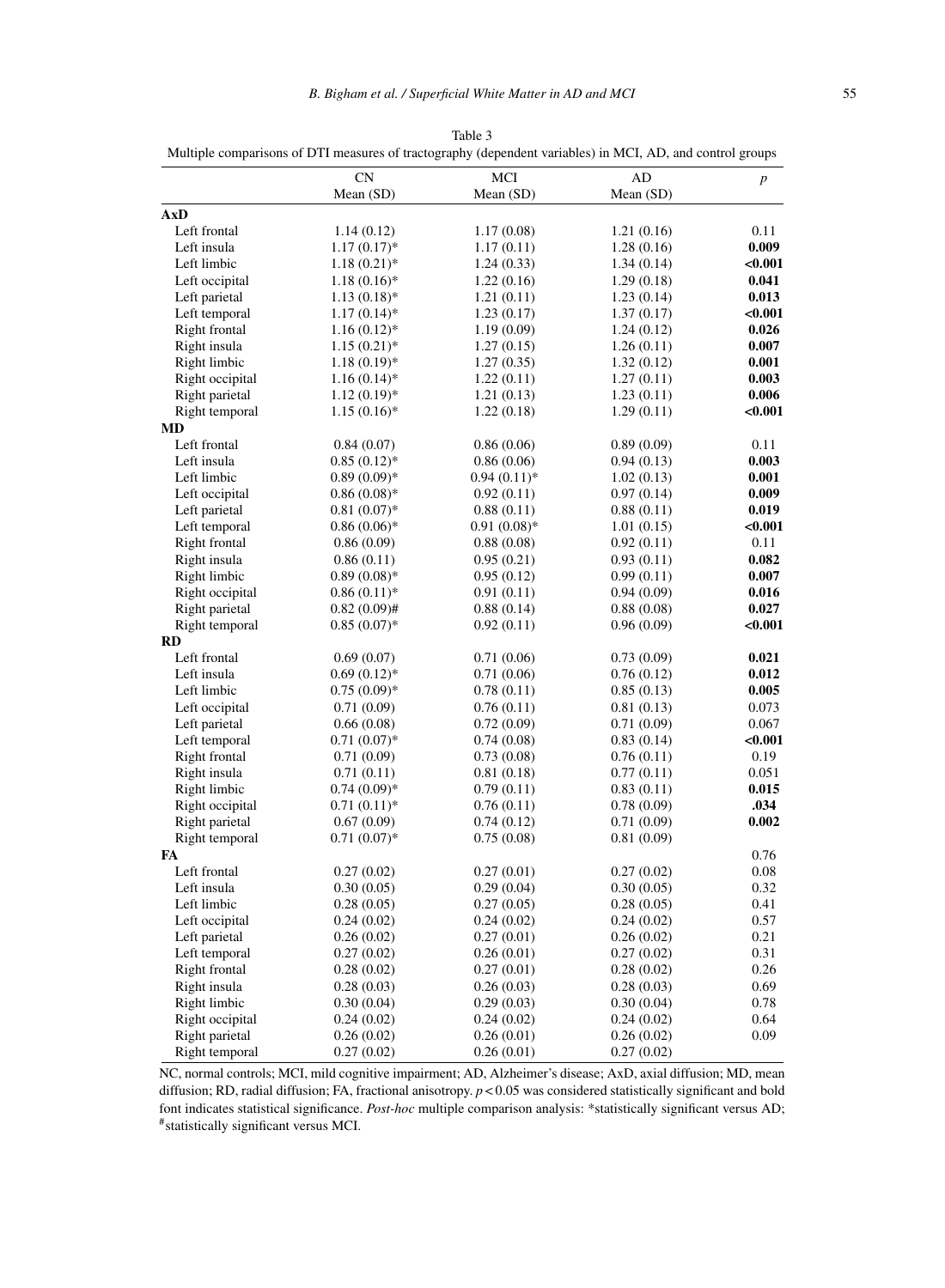|           |           | NC       |                  | MCI      |                  | AD      |                  |
|-----------|-----------|----------|------------------|----------|------------------|---------|------------------|
|           |           | r        | $\boldsymbol{p}$ | r        | $\boldsymbol{p}$ | r       | $\boldsymbol{p}$ |
| AxD       | frontal   | 0.07     | 0.74             | .130     | 0.51             | $-0.24$ | 0.24             |
|           | insula    | 0.05     | 0.80             | $-0.14$  | 0.51             | $-0.37$ | 0.07             |
|           | limbic    | $-0.05$  | 0.81             | $-0.004$ | 0.98             | $-0.45$ | 0.05             |
|           | occipital | 0.09     | 0.67             | $-0.18$  | 0.37             | $-0.39$ | 0.05             |
|           | parietal  | 0.05     | 0.78             | 0.02     | 0.92             | $-0.42$ | 0.04             |
|           | temporal  | $-0.1$   | 0.61             | 0.21     | 0.30             | $-0.53$ | 0.007            |
| MD        | frontal   | 0.12     | 0.55             | 0.19     | 0.36             | $-0.29$ | 0.16             |
|           | insula    | 0.02     | 0.90             | $-0.25$  | 0.23             | $-0.14$ | 0.50             |
|           | limbic    | 0.12     | 0.56             | $-0.03$  | 0.86             | $-0.39$ | 0.05             |
|           | occipital | 0.04     | 0.83             | $-0.12$  | 0.54             | $-0.40$ | 0.05             |
|           | parietal  | 0.11     | 0.59             | $-0.02$  | 0.91             | $-0.49$ | 0.01             |
|           | temporal  | 0.01     | 0.96             | 0.17     | 0.41             | $-0.49$ | 0.01             |
| <b>RD</b> | frontal   | 0.07     | 0.72             | 0.14     | 0.50             | $-0.30$ | 0.14             |
|           | insula    | $-0.004$ | 0.98             | $-0.22$  | 0.28             | $-0.02$ | 0.91             |
|           | limbic    | 0.06     | 0.76             | $-0.003$ | 0.98             | $-0.37$ | 0.07             |
|           | occipital | 0.09     | 0.65             | $-0.07$  | 0.74             | $-0.39$ | 0.05             |
|           | parietal  | 0.11     | 0.60             | $-0.02$  | 0.90             | $-0.51$ | 0.01             |
|           | temporal  | $-0.08$  | 0.69             | 0.17     | 0.41             | $-0.48$ | 0.01             |
| FA        | frontal   | $-0.07$  | 0.72             | $-0.28$  | 0.17             | 0.12    | 0.57             |
|           | insula    | $-0.08$  | 0.69             | 0.21     | 0.31             | 0.46    | 0.06             |
|           | limbic    | $-0.1$   | 0.57             | $-0.1$   | 0.63             | 0.19    | 0.35             |
|           | occipital | 0.08     | 0.68             | $-0.11$  | 0.58             | 0.29    | 0.16             |
|           | parietal  | $-0.2$   | 0.32             | 0.002    | 0.99             | 0.37    | 0.07             |
|           | temporal  | 0.006    | 0.97             | 0.1      | 0.62             | 0.17    | 0.41             |

Table 4 The correlation coefficient between superficial white matter AxD, MD, RD, FA, and MMSE scores

MMSE, Mini-Mental State Examination; AxD, axial diffusion; MD, mean diffusion; RD, radial diffusion; FA, fractional anisotropy; NC, normal controls; MCI, mild cognitive impairment; AD, Alzheimer's disease.  $p < 0.05$  was considered statistically significant and bold font indicates statistical significance.

#### *Correlations with MMSE*

MMSE was significantly correlated with MD, RD, and AxD of parietal and temporal SWM in the AD group. There was no significant correlation between MMSE score and DTI indices in the control and MCI subjects (Table 4).

# **DISCUSSION**

Earlier studies in AD assessed whole-brain white matter that likely consisted of both SWM and deep white matter, but a few studies assessed only SWM.

SWM fibers included late myelinating fibers and are vulnerable to the neurodegenerative disease processes, based on the retrogenesis hypothesis [12]. Therefore, we evaluated the SWM in MCI and AD groups in this study.

Our findings showed that AxD, MD, and RD values were higher in patients with AD in comparison with control subjects and these values were much more different than in FA. The results are consistent with two previous studies [11, 12]. They believed that increased axial diffusivity is associated with axonal damage and Wallerian degeneration in patients and increased RD is related to myelin sheath disruption and increased MD reflects the brain tissue atrophy. Accordingly, our findings also demonstrate brain tissue atrophy, Wallerian degeneration, and myelin sheath disruption in SWM in AD. The highest increase in MD values was seen in the left temporal and limbic regions (both increased by 32%), and in the left limbic region for AxD and RD values (28% and 44%, respectively) between ADr and control groups average an ROI approach.

On the other hand, SWM fiber tractography results also showed that the highest increase in AxD and RD values was in the left temporal (by 17%) and MD value increased in the left limbic (15%) in patients compared to the healthy controls. FA value was reduced in patients with AD in comparison with healthy controls and MCI subjects, but it was not statistically significant.

Tractography is a powerful tool for studying white matter pathways can be used for SWM fibers. These fibers often included short association U-fibers and intraregional fibers. In some studies [33, 34], short association fiber pathways (U-fibers) identified separately, but we evaluated all the fibers of SWM in any region in the present study.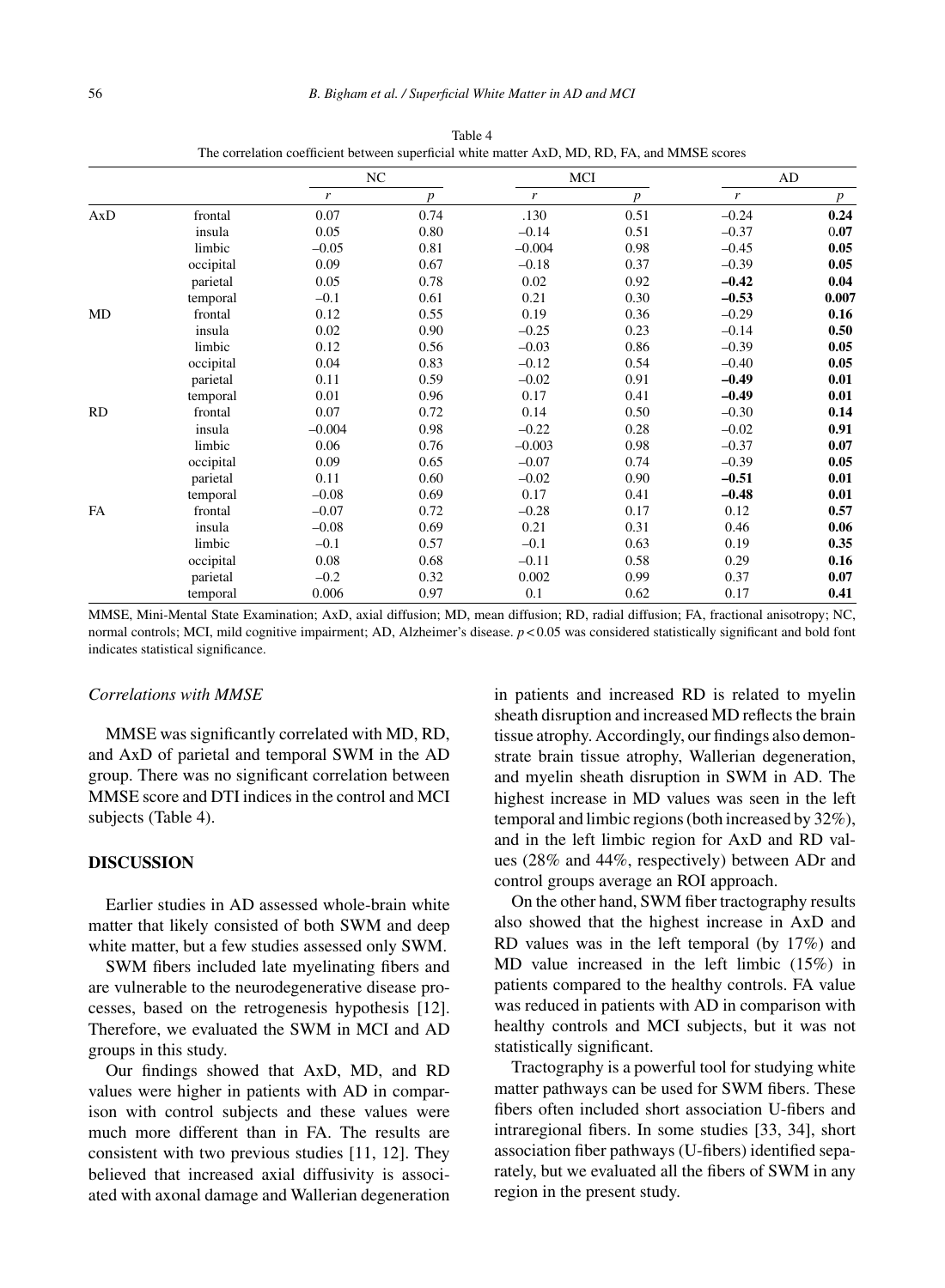To our knowledge, this is the first study evaluating the SWM changes in MCI using DTI. AxD, MD, and RD values were higher in MCI in comparison with control subjects. Nevertheless, we found a significant difference in MD value only in the right parietal SWM tracts.

These results are in agreement with a perfusion study that showed significant regional hypoperfusion in patients suffering from MCI compared to the CN group in the parietal lobe [35]. Also in another study, the scores on the working memory domain correlated inversely with the parietal lobe atrophy score in MCI patients [36], which confirms the damage to the parietal lobe in MCI patients, similar to our results.

Most studies reported DTI values changes in AD and MCI groups compared to the healthy controls and emphasized the earliest pathological changes in specific regions notably temporal lobe [37, 38]. Following these studies, we evaluated the SWM as a specific region that can help in the diagnosis of AD. Finally, compared to MCI, patients with AD had the highest increase in diffusivity values in the bilateral temporal lobe. In other words, the SWM of the temporal lobe in AD subjects can be a valuable biomarker for the detection of AD and MCI.

Previous studies have suggested the MMSE score as a useful tool for the identification of cognitive impairment in individuals with memory or other cognitive impairment [10]. However, according to the results of the study by Phillips et al., the SWM microstructure may be vulnerable to age-related processes of demyelination [20]. So, we detected associations between anatomic regions of SWM and MMSE score and we showed a significant association between changes in the axial, radial, and mean diffusivity of parietal and temporal SWM and the MMSE score in AD subjects. That is, in AD subjects, a decrease of the MMSE score was negatively associated with increased RD, MD, and AxD in temporal and parietal SWM (negative correlation). Phillips et al. believed that the correlation between SWM and MMSE suggested that the microstructural abnormalities could be seen as a manifestation of the disease evolution [11]. Our findings showed a negative correlation between MMSE and diffusivity, which supports this conclusion.

Caution is needed when interpreting the results, since fiber architecture of superficial white matter containing multiple fiber populations (termed "crossing fibers"), reveals the more complex arrangement than in the deep white matter. The complex fiber arrangement can affect the estimation of the diffusion

properties [19]. For example, the FA value is strongly affected and is lower in such areas [39] and similar results were reported by Wheeler-Kingshott et al. that demonstrated the challenges of interpreting changes in axial and radial diffusivity in crossing fiber regions [40]. These created effects depend on the microstructure features of white matter pathways such as the degree of orientational coherence of fibers and pose severe challenges for tractography [41]. Thus the interpretation of the diffusion data is complex and requires a prior knowledge about the architecture of the white matter pathways. Further research oriented on the anatomical specificity of superficial white matter architecture will help to complement DTI findings.

# **CONCLUSION**

DTI offers a wide set of biomarkers for identifying and monitoring of the disease. Given that the DTI values changes in some regions of SWM, it can play an important role in the diagnosis of AD and MCI. To support this conclusion, we showed that there is major abnormality across the brain in patients and it is associated with MMSE score in AD subjects. So, the SWM microstructural changes are related to the clinical symptoms in AD.

# *Limitation*

In the present study, DTI images were reconstructed with DTI as a model-based method. The results of model-based methods are limited by the model, while the diffusion pattern does not follow the assumption. A recent comparison study has shown that generalized q-sampling imaging is more accurate in voxels containing multiple fiber populations, compared to DTI reconstruction methods (e.g., crossing-fibers regions) [42].

# **ACKNOWLEDGMENTS**

The authors would like to thank Dr. Arash Nazari ( E-mail: [arash.nazeri@mail.utoronto.ca](mailto:arash.nazeri@mail.utoronto.ca).) for sharing the superficial white matter mask with us.

Data collection and sharing for this project was funded by the Alzheimer's Disease Neuroimaging Initiative (ADNI) (National Institutes of Health Grant U01 AG024904) and DOD ADNI (Department of Defense award number W81XWH-12-2-0012). ADNI is funded by the National Institute on Aging, the National Institute of Biomedical Imaging and Bioengineering, and through generous contributions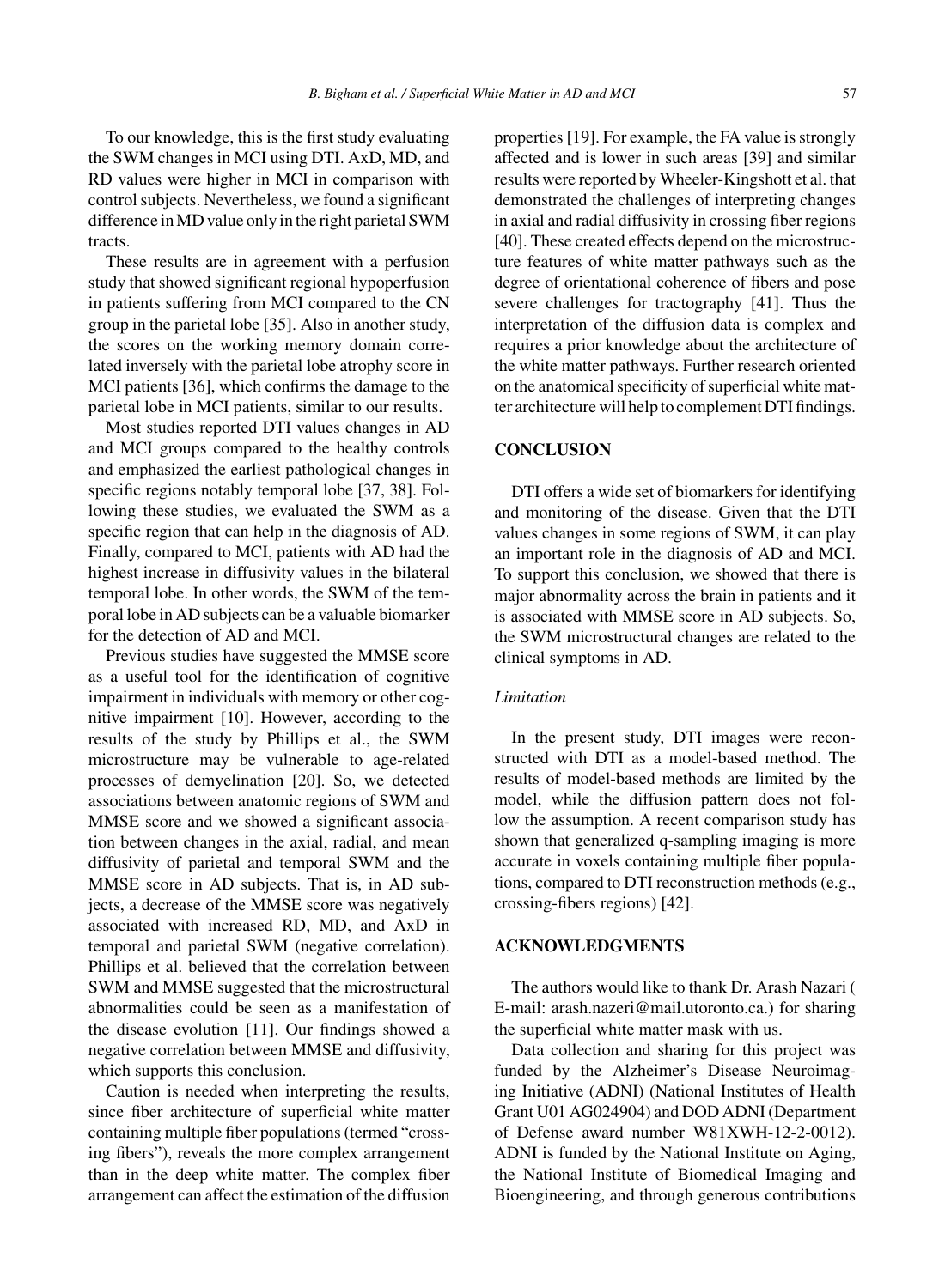from the following: AbbVie, Alzheimer's Association; Alzheimer's Drug Discovery Foundation; Araclon Biotech; BioClinica, Inc.; Biogen; Bristol-Myers Squibb Company; CereSpir, Inc.; Cogstate; Eisai Inc.; Elan Pharmaceuticals, Inc.; Eli Lilly and Company; EuroImmun; F. Hoffmann-La Roche Ltd and its affiliated company Genentech, Inc.; Fujirebio; GE Healthcare; IXICO Ltd.; Janssen Alzheimer Immunotherapy Research & Development, LLC.; Johnson & Johnson Pharmaceutical Research & Development LLC.; Lumosity; Lundbeck; Merck & Co., Inc.; Meso Scale Diagnostics, LLC.; NeuroRx Research; Neurotrack Technologies; Novartis Pharmaceuticals Corporation; Pfizer Inc.; Piramal Imaging; Servier; Takeda Pharmaceutical Company; and Transition Therapeutics. The Canadian Institutes of Health Research is providing funds to support ADNI clinical sites in Canada. Private sector contributions are facilitated by the Foundation for the National Institutes of Health ([http://www.fnih.org\)](http://www.fnih.org). The grantee organization is the Northern California Institute for Research and Education, and the study is coordinated by the Alzheimer's Therapeutic Research Institute at the University of Southern California. ADNI data are disseminated by the Laboratory for Neuro Imaging at the University of Southern California.

# **CONFLICT OF INTEREST**

The authors disclose no conflicts of interest.

# **REFERENCES**

- [1] Tang SX, Feng QL, Wang GH, Duan S, Shan BC, Dai JP (2017) Diffusion characteristics of the fornix in patients with Alzheimer's disease. *Psychiatry Res Neuroimaging* **265**, 72- 76.
- [2] Schouten TM, Koini M, Vos F, Seiler S, Rooij M, Lechner A, Schmidt R, Heuvel MVD, Grond JV, Rombouts S (2017) Individual classification of Alzheimer's disease with diffusion magnetic resonance imaging. *Neuroimage* **152**, 476-481.
- [3] Alexander AL, Lee JE, Lazar M, Field AS (2007) Diffusion tensor imaging of the brain. *Neurotherapeutics* **4**, 316-329.
- [4] Hesseltine SM, Ge Y, Law M (2007) Applications of diffusion tensor imaging and fiber tractography. *Appl Radiol* **36**, 8.
- [5] Mori S, Crain BJ, Chacko VP, van Zijl PC (1999) Threedimensional tracking of axonal projections in the brain by magnetic resonance imaging. *Ann Neurol* **45**, 265-269.
- [6] Nir TM, Jahanshad N, Villalon-Reina JE, Toga AW, Jack CR, Weiner MW, Thompson PM (2013) Effectiveness of regional DTI measures in distinguishing Alzheimer's disease, MCI, and normal aging. *Neuroimage Clin* **3**, 180-195.
- [7] Nestor PJ, Scheltens P, Hodges JR (2004) Advances in the early detection of Alzheimer's disease. *Nat Med* **10 Suppl**, S34-41.
- [8] Lee W, Park B, Han K (2013) Classification of diffusion tensor images for the early detection of Alzheimer's disease. *Comput Biol Med* **43**, 1313-1320.
- [9] Albert MS, DeKosky ST, Dickson D, Dubois B, Feldman HH, Fox NC, Gamst A, Holtzman DM, Jagust WJ, Petersen RC (2011) The diagnosis of mild cognitive impairment due to Alzheimer's disease: Recommendations from the National Institute on Aging-Alzheimer's Association workgroups on diagnostic guidelines for Alzheimer's disease. *Alzheimers Dement* **7**, 270-279.
- [10] Patil RB, Ramakrishnan S (2013) Correlation of diffusion tensor imaging indices with MMSE score in Alzheimer patients: A sub-anatomic region based study on ADNI database. In *International Conference on Biomedical Informatics and Technology* Springer, pp. 150-160.
- [11] Phillips OR, Joshi SH, Piras F, Orfei MD, Iorio M, Narr KL, Shattuck DW, Caltagirone C, Spalletta G, Di Paola M (2016) The superficial white matter in Alzheimer's disease. *Hum Brain Mapp* **37**, 1321-1334.
- [12] Reginold W, Luedke AC, Itorralba J, Fernandez-Ruiz J, Islam O, Garcia A (2016) Altered superficial white matter on tractography MRI in Alzheimer's disease. *Dement Geriatr Cogn Dis Extra* **6**, 233-241.
- [13] Stricker NH, Schweinsburg BC, Delano-Wood L, Wierenga CE, Bangen KJ, Haaland KY, Frank LR, Salmon DP, Bondi MW (2009) Decreased white matter integrity in latemyelinating fiber pathways in Alzheimer's disease supports retrogenesis. *Neuroimage* **45**, 10-16.
- [14] Gao J, Cheung RT-F, Lee T, Chu L-W, Chan Y-S, Mak HK-F, Zhang JX, Qiu D, Fung G, Cheung C (2011) Possible retrogenesis observed with fiber tracking: An anteroposterior pattern of white matter disintegrity in normal aging and Alzheimer's disease. *J Alzheimers Dis* **26**, 47-58.
- [15] Miki Y, Grossman RI, Udupa JK, Wei L, Kolson DL, Mannon LJ, Grossman M (1998) Isolated U-fiber involvement in MS: Preliminary observations. *Neurology* **50**, 1301-1306.
- [16] Ismail MM, Keynton RS, Mostapha MM, ElTanboly AH, Casanova MF, Gimel'farb GL, El-Baz A (2016) Studying autism spectrum disorder with structural and diffusion magnetic resonance imaging: A survey. *Front Hum Neurosci* **10**, 211.
- [17] Phillips OR, Nuechterlein KH, Asarnow RF, Clark KA, Cabeen R, Yang Y, Woods RP, Toga AW, Narr KL (2011) Mapping corticocortical structural integrity in schizophrenia and effects of genetic liability. *Biol Psychiatry* **70**, 680-689.
- [18] Nazeri A, Chakravarty MM, Felsky D, Lobaugh NJ, Rajji TK, Mulsant BH, Voineskos AN (2013) Alterations of superficial white matter in schizophrenia and relationship to cognitive performance. *Neuropsychopharmacology* **38**, 1954-1962.
- [19] Phillips OR, Joshi SH, Squitieri F, Sanchez-Castaneda C, Narr K, Shattuck DW, Caltagirone C, Sabatini U, Di Paola M (2016) Major superficial white matter abnormalities in Huntington's disease. *Front Neurosci* **10**, 197.
- [20] Phillips OR, Clark KA, Luders E, Azhir R, Joshi SH, Woods RP, Mazziotta JC, Toga AW, Narr KL (2013) Superficial white matter: Effects of age, sex, and hemisphere. *Brain Connect* **3**, 146-159.
- [21] Nazeri A, Chakravarty MM, Rajji TK, Felsky D, Rotenberg DJ, Mason M, Xu LN, Lobaugh NJ, Mulsant BH, Voineskos AN (2015) Superficial white matter as a novel substrate of